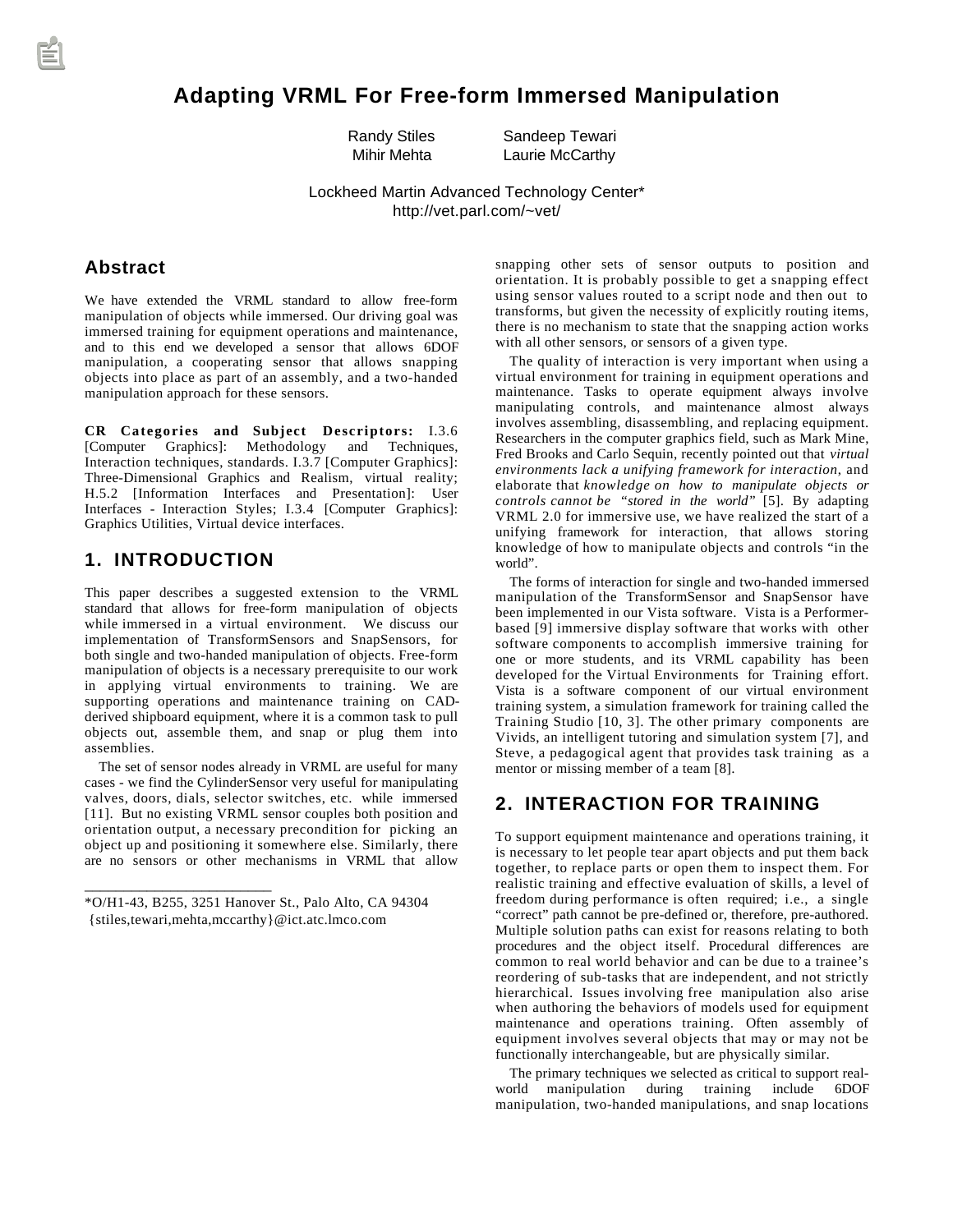for object placement. Allowing for 6DOF manipulation is particularly important for providing realistic interactions within the environment. More restrictive manipulations would probably suffice for operations at consoles or panels, but maintenance often requires more complex interactions. Support for combined translation and rotation of objects is essential for tasks such as part replacement or component assembly.

Provision for two-handed manipulations is important if the experience is to extend to real world interactions. For example, to remove a large panel or other piece of equipment, the object must sometimes be pulled straight out or at an angle, which requires two hands on a single object. For this type of manipulation, each hand plays a role in positioning and orienting the object.

Two-handed manipulation is also needed for simultaneous manipulation of multiple objects. In the example of disassembling an oil pump (Figures 1,3), three rings are removed from a shaft previously removed from the pump. The shaft must be held with one hand while the other removes the rings. Manipulation techniques must be available for both hands, each controlling a different object.



Figure 1. Fuel Oil Pump and CAD Piping

Another issue involves connecting objects within the immersed environment. This is essential for equipment operations since the assembly of components requires joining objects, for example, screwing in a bolt, joining two pipes, or inserting alignment screws. These are tasks that require precise object alignment, which is difficult in the immersed environment. Requiring such precision in an environment that lacks tactile feedback might affect the training process since the focus shifts from the training content to the training environment. Instead, we simplify matters so that if the trainee places the appropriate type of object in a location that is authored to accept, the object will automatically snap into place.

#### **3. TRANSFORMSENSOR**

#### **3.1 Description**

A TransformSensor (see Table 1) is used to designate an object as being moveable in all six degrees of freedom; i.e., by changing translation and rotation concurrently, such as is possible with a 6DOF position sensor (Ascension, Logitech, Polhemus, etc.). The changed rotation and translation can be routed to a Transform node, Script node, etc.

```
PROTO TransformSensor [
    exposedField SFBool enabled TRUE
    eventOut SFBool isActive
   exposedField SFBool autoOffset TRUE
   exposedField MFString snapTypes [ ]
    exposedField SFVec3f translation
      0 0 0
    exposedField SFRotation rotation
      0 0 1 0
    exposedField SFRotation rotationOffset
      0 0 1 0
    exposedField SFVec3f translationOffset
      0 0 0
    ]
{}
```
#### **Table 1. TransformSensor Fields**

The TransformSensor, when active, simultaneously outputs events for both translation and rotation. For immersed use, a person selects an object with a manipulator (tied to a position sensor) and, if associated with a TransformSensor in the scene graph hierarchy above, the TransformSensor outputs values of the manipulator relative to the selected object. If the TransformSensor output is sent to the object's Transform node, the object will move in a corresponding manner. This is immersed, direct manipulation. The effect achieved is as if one were holding the object in one's hand.

The TransformSensor belongs in the set of VRML Geometric Sensors (Plane, Cylinder and Sphere). Therefore the rules for finding TransformSensor(s) attached to an object are the same as for other Geometric Sensors associated with a selected object.

When the TransformSensor is enabled it tracks user input and sends output events. Unlike other Geometric Sensors, it keeps track of user input whenever it is selected, but does not necessarily send output events. The TransformSensor keeps track of user input when it is used in conjunction with a SnapSensor. If it is snapped at the time, it tracks user input until it is unsnapped, and then routes any further results from user input out as output events. Upon activation of the pointing device an *isActive* TRUE eventOut is generated. Upon deactivation of the pointing device an *isActive* FALSE eventOut is generated.

For the common case where the VRML scene is displayed on a flat-screen with 2D mouse-based flat interaction, the TransformSensor could be manipulated by using a mechanism like the universal manipulator in Inventor, where the planes of a box surrounding the object allow you to move the object in a given plane, and the axis displayed with the object allows you to rotate the object. At most, a person can manipulate only 2 degrees of freedom at a time in this manner, but the functionality is complete to accomplish the same end results as the immersed case.

The fields *rotationOffset* and *translationOffset* are used to maintain history so that translations and rotations are relative to the initial values. When an *isActive* FALSE eventOut is generated, the current translation and rotation values are stored as the offsets so that these can be used when the object is picked next time. Relative translations and rotations can be disabled by setting the *autoOffset* flag to FALSE, making all motion absolute. The storing of rotation and translation offsets is a little different when a TransformSensor is used in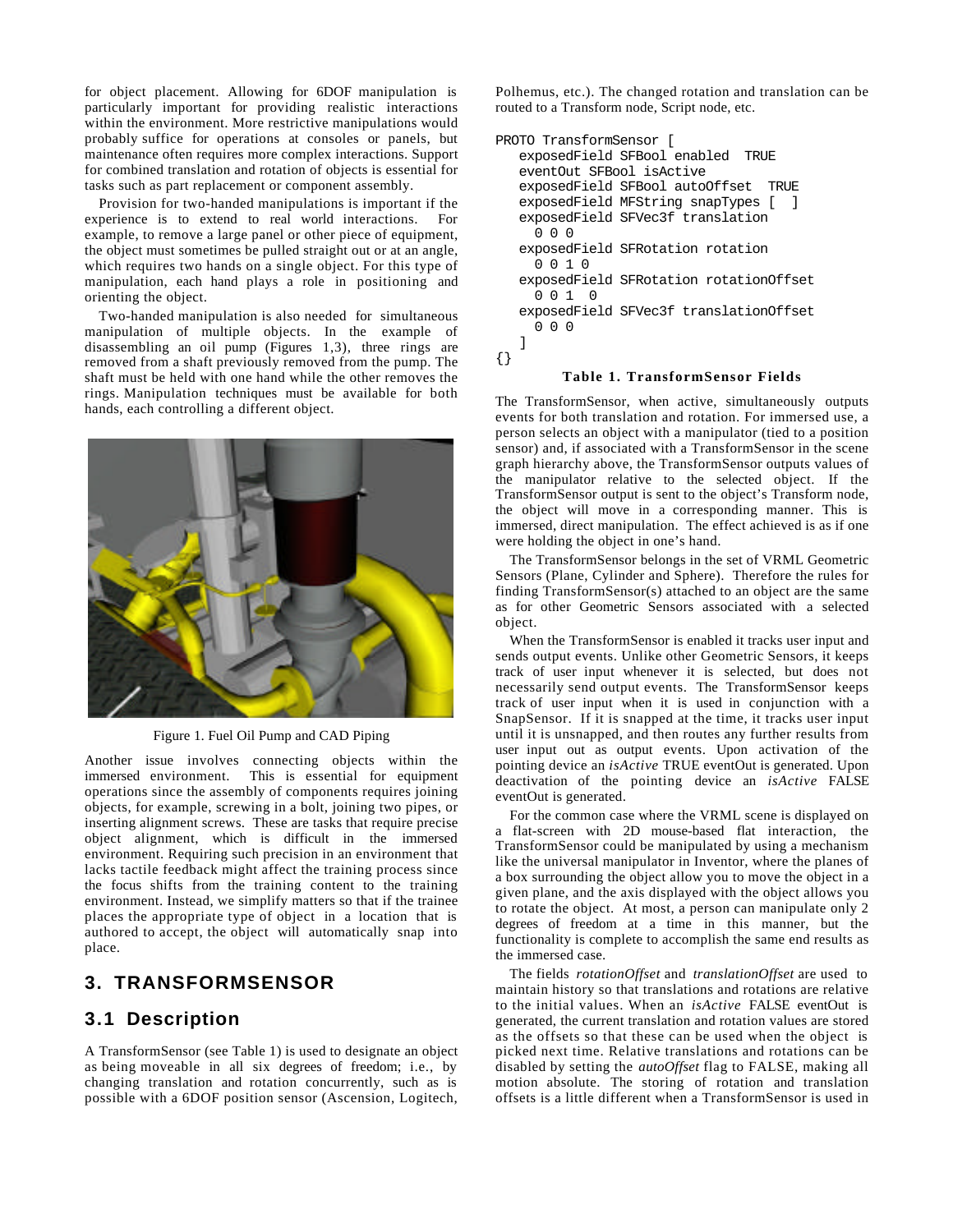conjunction with a SnapSensor. When *autoOffset* is TRUE and the TransformSensor becomes inactive while within range of a SnapSensor it can snap to (i.e., it has snapped), then the position and orientation of the SnapSensor is used as the offset for future interaction with the TransformSensor. If the TransformSensor becomes inactive while out of range of all SnapSensor(s) it can snap to then its current position and orientation is used as the offset for future interaction.

During immersion, rotation values output by the TransformSensor are computed by rotating the initial orientation of the pointing device (when the TransformSensor became active) into the current orientation. To prevent the object from jumping suddenly to the pointing device's orientation a correction matrix is applied that takes the initial orientation of the pointing device into that of the object (to which the TransformSensor is attached). In flat-screen mode, rotation values are output exactly the way they are done for a SphereSensor.

Translation values that are output by the TransformSensor when immersed are the difference between the position of the pointing device when the TransformSensor became active and the current position of the pointing device. In flat-screen mode, translation values are output exactly the way they are done for a PlaneSensor.

When the TransformSensor receives a *set\_translation* event it sends this value out as a *translation\_changed* event. When it receives a *set rotation* value it sends this value out as a *rotation\_changed* event.

The *snapTypes* field is used to store the named types of SnapSensors that a TransformSensor can snap to. *snapTypes* are user-defined strings. This is described in the section for the SnapSensor.

# **4. SNAPSENSOR**

# **4.1 Description**

The SnapSensor is used to designate certain locations in the scene graph as snap locations (see Table 2). By using a SnapSensor, the content author can specify that a given type of object will fit into this location. The SnapSensor holds the position and orientation of the object when it snaps. This is useful for designating a location where a nut will fit into a bolt, a shaft will fit into a casing, etc. Most importantly, snapping allows the author to overcome imprecision in movements that is common in immersed systems that have no physical feedback. Our technique for snapping is based on range checks.

```
PROTO SnapSensor [
    exposedField SFString snapType
      "defaultSnap"
    exposedField SFFloat snapWidth 0.05
    exposedField SFFloat snapHeight 0.10
    exposedField SFFloat snapAngle 0
    exposedField SFVec3f center 0 0 0
    exposedField SFRotation orientation
       0 0 1 3.14
    exposedField SFBool enabled TRUE
    eventOut SFBool isActive
 ]
{}
             Table 2. SnapSensor Fields
```
When an object comes within range of a SnapSensor, an isActive TRUE eventOut is sent. If the object is already within the SnapSensor's range the object is not moved until the Geometric Sensor's (used to move the object) translation and rotation values are outside the SnapSensor's range. The effect achieved is that the object will pop out from the SnapSensor's position and orientation to the pointing device's position and orientation. From that point the object can be seen to follow the moving sensors values. When an object is moved out of range of a SnapSensor it sends an isActive FALSE eventOut. While a SnapSensor is active, i.e., if an object has snapped to it, other objects cannot snap to this SnapSensor. Allowing multiple objects to snap at the same time onto a SnapSensor can lead to objects getting lost. Allowing one object to snap at a time onto a SnapSensor is more practical and useful.

Typically, Geometric Sensors (Transform, Plane, Cylinder, Sphere) are used to manipulate (translate/rotate) objects. The SnapSensor is not a Geometric Sensor but its behavior is defined as a result of interaction with Geometric Sensors. SnapSensors are similar to Proximity Sensors. Proximity Sensors continuously check if the user's viewpoint is within range. SnapSensors selectively check to see if Geometric Sensors (Plane, Transform, Sphere, Cylinder) are within range. Instead of making range checks for every frame, the SnapSensor makes range checks whenever a Geometric Sensor that can snap to it becomes active. This means that range checks are done only against those Geometric Sensor(s) that are actively being used, and can snap to a SnapSensor.

The *snapType* is used to determine which Geometric Sensors can snap onto a SnapSensor. This is a user-defined string. When a TransformSensor becomes active it matches its *snapTypes* with the *snapType* of the SnapSensor to determine if it can snap to this SnapSensor.

Since the SnapSensor has both position and orientation, a cylinder is the most natural thing to use for range checks. Also, using a cylinder is useful if long column-like objects have to be snapped into place inside a pipe, casing, or other cylinder-like area. A cylindrical range check allows for a tighter fit than possible with a sphere for most cases involving equipment.

The *orientation* defines the orientation of the SnapSensor and consists of an axis and an angle (twist or roll) about this axis. The *snapWidth* and *snapHeight* define the radius and the half-length of a cylinder which is used for range checks. Henceforth we will refer to this cylinder as the rangeCylinder (Figure 2 shows a visual display of a rangeCylinder). The axis of the rangeCylinder is defined by the axis in the orientation field of the SnapSensor. The angle in the orientation field of the SnapSensor is ignored when defining the orientation of the rangeCylinder. The center field is the center of the rangeCylinder. If the difference between the orientation of the object and the orientation of the SnapSensor is less than the *snapAngle* then the object can snap. The *snapAngle* is very useful since it reproduces behavior where an object must be twisted to lock it into place.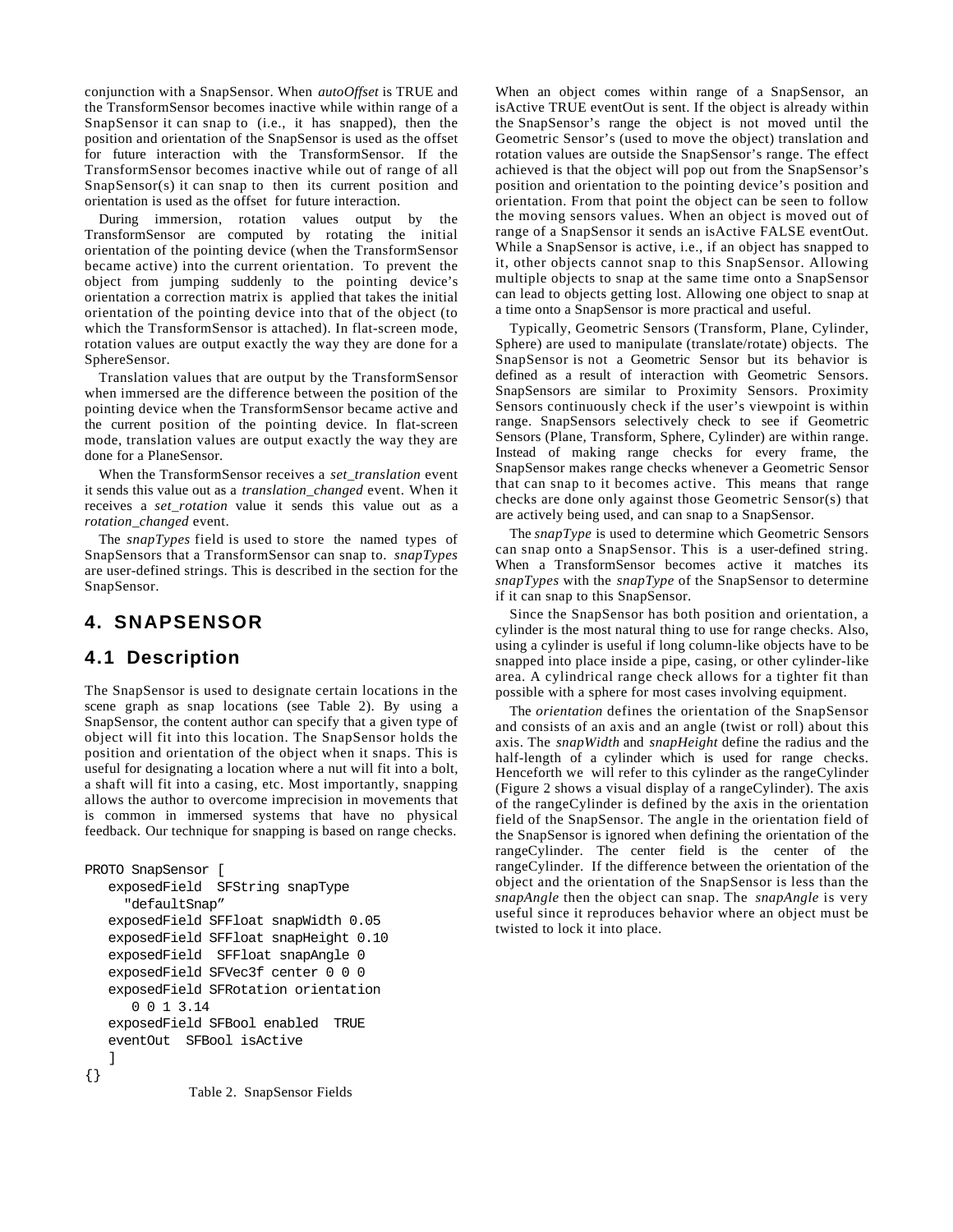

Figure 2. Green Range Cylinder Shown For SnapSensor Atop Pump

Determining when a Geometric Sensor is within snapping range of a SnapSensor should be done in the following way:

- Check if the center of the Geometric Sensor is within the rangeCylinder of the SnapSensor.
- If so, find a orientation (axis, angle) that will take the Geometric Sensor's current orientation into the SnapSensor's orientation. If the roll or twist in this orientation is less than or equal to the snapAngle of the SnapSensor then the Geometric Sensor is within range. If the value of the snapAngle is radians then there is no restriction on the orientation of the object before it can snap. If the orientation of the snapAngle is 0 radians, then the object must be perfectly aligned before it can be snapped to the SnapSensor.

# **4.2 Usage With TransformSensor**

We have implemented the interaction between the SnapSensor and the TransformSensor and describe this interaction later in this section. Other Geometric Sensors (Plane, Cylinder and Sphere) can be very easily extended to incorporate this behavior.

When a TransformSensor becomes active, it gets all the SnapSensors that it could possibly snap to via the *snapTypes* field, hence referred to as the SnapSensors-of-interest list. While the TransformSensor is active the SnapSensors-ofinterest list is used to make range checks against it. If a SnapSensor comes within range of the TransfomSensor it invokes the SnapIn behavior. The SnapIn behavior sets the position and orientation of the TransformSensor to be that of the SnapSensor and disables the TransformSensor. If there is more than one SnapSensor within the range of a TransformSensor then the behavior is not defined. When a snapped TransformSensor is moved out of range of a SnapSensor, the SnapOut behavior is invoked (see Figure 3). SnapOut behavior enables the TransformSensor so that its position and orientation values start taking effect.



Figure 3. Snapping Items Off Pump Assembly

#### **Snap In behavior:**

- SnapSensor sends out *isActive* TRUE eventOut.
- SnapSensor sends out its position and orientation along type-matched, "dynamic routes" to the TransformSensor.
- SnapSensor disables the TransformSensor.
- TransformSensor receives the new position and orientation and sends it along routes possibly to a Transform node, thereby changing the position and orientation of the object(s) under this transform.
- TransformSensor is disabled. It keeps track of its translation and rotation but does not send these along routes.

#### **Snap Out behavior:**

- SnapSensor enables the TransformSensor that has snapped to it.
- TransformSensor starts sending out its translation and rotation along routes.
- SnapSensor sends out an *isActive* FALSE eventOut.

The use of type-matched, "dynamic routes" (or instantaneous routes) allows flexible re-use of objects and saves the overhead of maintaining specific routes between a given SnapSensor and TransformSensor. Such routes are transparent to the user and the content author does not have to be concerned about creating these routes, only the snapTypes need to be correctly specified.

![](_page_3_Figure_21.jpeg)

Figure 4. Interaction between SnapSensor and TransformSensor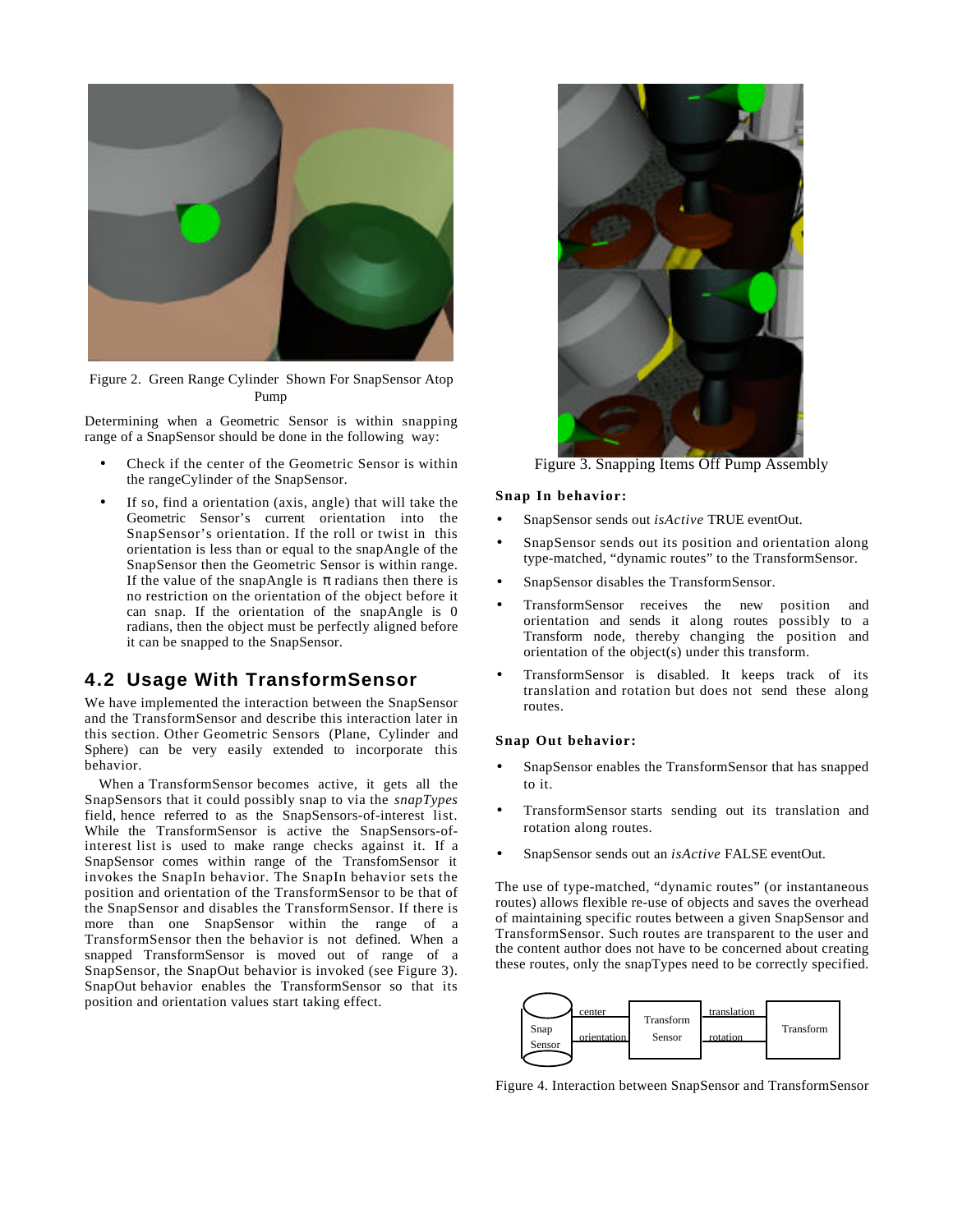### **4.3 Anomalies**

A TransformSensor cannot snap to a SnapSensor that is a child of the Transform that the TransformSensor is modifying. This is because, depending on the center specified for the SnapSensor, the TransformSensor will either be always snapped or will never snap to the SnapSensor. Figure 5 illustrates this anomaly. TransformSensor TS1 cannot be snapped to SnapSensor SS1. Such anomalies can be avoided by adding a check which eliminates such anomalies when the TransformSensor builds the list of SnapSensor(s) it can snap to.

![](_page_4_Figure_2.jpeg)

Figure 5. Anomaly Associated With SnapSensors

# **5. TWO-HANDED MANIPULATION**

Two-handed manipulation of VRML sensors is useful in the case where a person must manipulate two objects at the same time, such as two throttles shown below in Figure 6 (CylinderSensors) or in the case where one Sensor must be manipulated with fine control.

![](_page_4_Picture_6.jpeg)

Figure 6. Simultaneous Two-handed Use of Separate CylinderSensors

Our two-handed implementation of VRML sensors uses FakeSpace Pinch Gloves. The pinch gloves and the sensors attached to it are represented in the virtual environment by a cone and segment aligned to the palm of the hand. We have assigned simple "pinches" (finger touches) to represent the most commonly used interaction modalities. Table 3 describes some of these operations.

| <b>Finger Combination</b> | <b>Resulting Action</b>     |
|---------------------------|-----------------------------|
| Index and Thumb Pinch     | Picking, Object Motion      |
| Middle and Thumb Pinch    | <b>Forward View Motion</b>  |
| Ring and Thumb Pinch      | <b>Backward View Motion</b> |

Table 3. Pinch Mappings

The graphical representation makes it easy to determine intersections with the objects. A number of one-handed and two-handed interactions are possible in the virtual environment as described in [2, 4]. Some of the interaction functionality are application-specific and some can be directly authored into a scene in VRML. In [11] we described the onehanded interaction with standard VRML sensors in an immersed virtual environment. Now, we describe free-form two-handed manipulation of the TransformSensor (see Figure 7). The first hand to touch an object  $(H_1)$  is used to position the object, and the second hand is used to orient the object  $(H_{2a}, H_{2b})$ . This accommodates both left-handed and right-handed people.

![](_page_4_Figure_12.jpeg)

Figure 7. Two-handed Manipulation

![](_page_4_Picture_14.jpeg)

Figure 8. Two-hand Positioning of Single Sensor

- 1. The first hand that does the pick operation determines the object to be manipulated (Roll from the first hand is ignored).
- 2. Translation is determined by the first hand to select the object.
- 3. The second hand intersects the same object and the segment between first and second intersection points on the object defines a vector,  $V_0$ . Its direction is from the first intersection point to the second.
- Either one or both hands are moved and the segment between the two endpoints of the two hands determines Vector  $V_1$ . No further intersections with the object are required.
- 5. The object is rotated so that initial vector is aligned to the new vector as the two hands change locations.